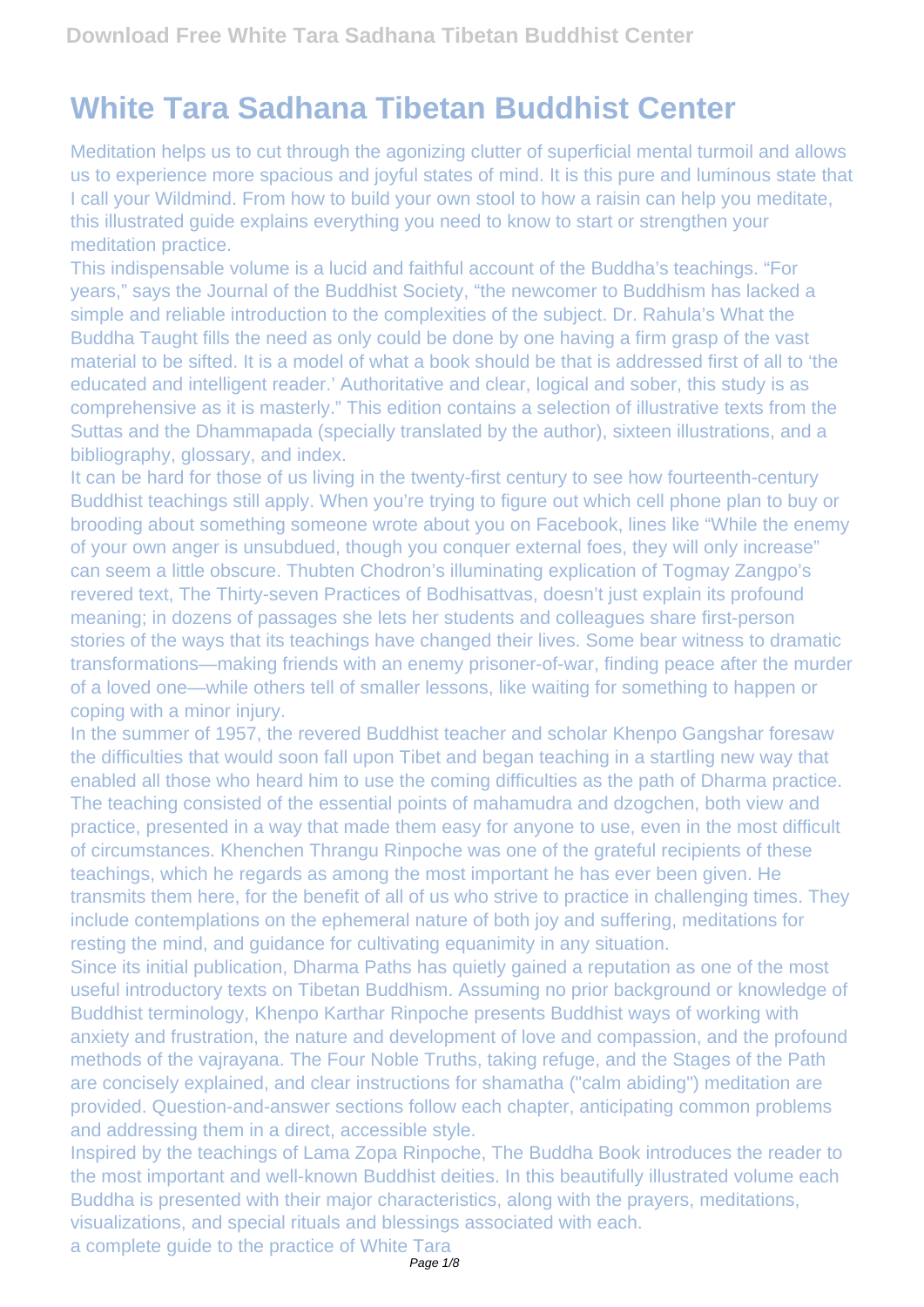A life overflowing with compassion. It sounds wonderful in theory, but how do you do it? This guide provides practical methods for living with this wonderful quality, based on traditional Buddhist teachings and on methods from modern psychology—particularly a technique called Compassion-Focused Therapy (CFT). The methods presented by the two authors—a psychotherapist and a Tibetan Buddhist nun—turn out to have a good deal in common. In fact, they complement each other in wonderful ways. Each of the sixty-four short chapters ends with a reflection or exercise for putting compassion into practice in various life situations.

White Tara Practice: The Gathered Essence of Immortality eBookFPMT Anyone can do this practice. However, you are permitted to generate yourself as White Tara only if you have received the appropriate initiation. Otherwise, you should visualize White Tara above your head or in front of you. Composed by Phabongkha Rinpoche, practice instructions by Lama Zopa Rinpoche, translated by Joona Repo. A short, daily White Tara sadhana that integrates the practice of Amitayus. The practices of both deities are considered to support a long, healthy life. 12 pages, 2020 edition.

Samsara, Nirvana, and Buddha Nature takes up centrally important premises of Buddhism: the unsatisfactoriness (duhkha) of cyclic existence (samsara), the determination to be free of cyclic existence, and the mind as the basis for both the extreme duhkha of samsara and the bliss of nirvana. This volume shows us how to purify our minds and cultivate awakened qualities. Knowledge of buddha nature reveals and reconciles the paradox of how the mind can be the basis for both the extreme duhkha of samsara (the unpurified mind) and the bliss and fulfillment of nirvana (the purified mind). To illustrate this, Samsara, Nirvana, and Buddha Nature first takes readers through Buddhist thought on the self, the Four Noble Truths, and their sixteen attributes. Then, the Dalai Lama explains afflictions, their arising and antidotes, followed by an examination of karma and cyclic existence and, finally, a deep and thorough elucidation of buddha nature. This is the third volume in the Dalai Lama's definitive and comprehensive series on the stages of the Buddhist path, The Library of Wisdom and Compassion. Volume 1, Approaching the Buddhist Path, contained introductory material that sets the context for Buddhist practice. Volume 2, The Foundation of Buddhist Practice, describes the important teachings that help us establish a flourishing Dharma practice. Samsara, Nirvana, and Buddha Nature can be read as the logical next step in this series or enjoyed on its own.

Outlines a meditation practice embodied by the Buddhist tradition of Chenrezig, a figure honored by Buddhists for his examples of protection, friendship, and inspiration, in an accessible manual for western readers that explains how to incorporate compassionate practices into daily life. Original.

Tara, the feminine embodiment of enlightened activity, is a Buddhist deity whose Tibetan name means "liberator," signaling her ability to free beings from the delusion and ignorance that keep them trapped in ever-recurring patterns of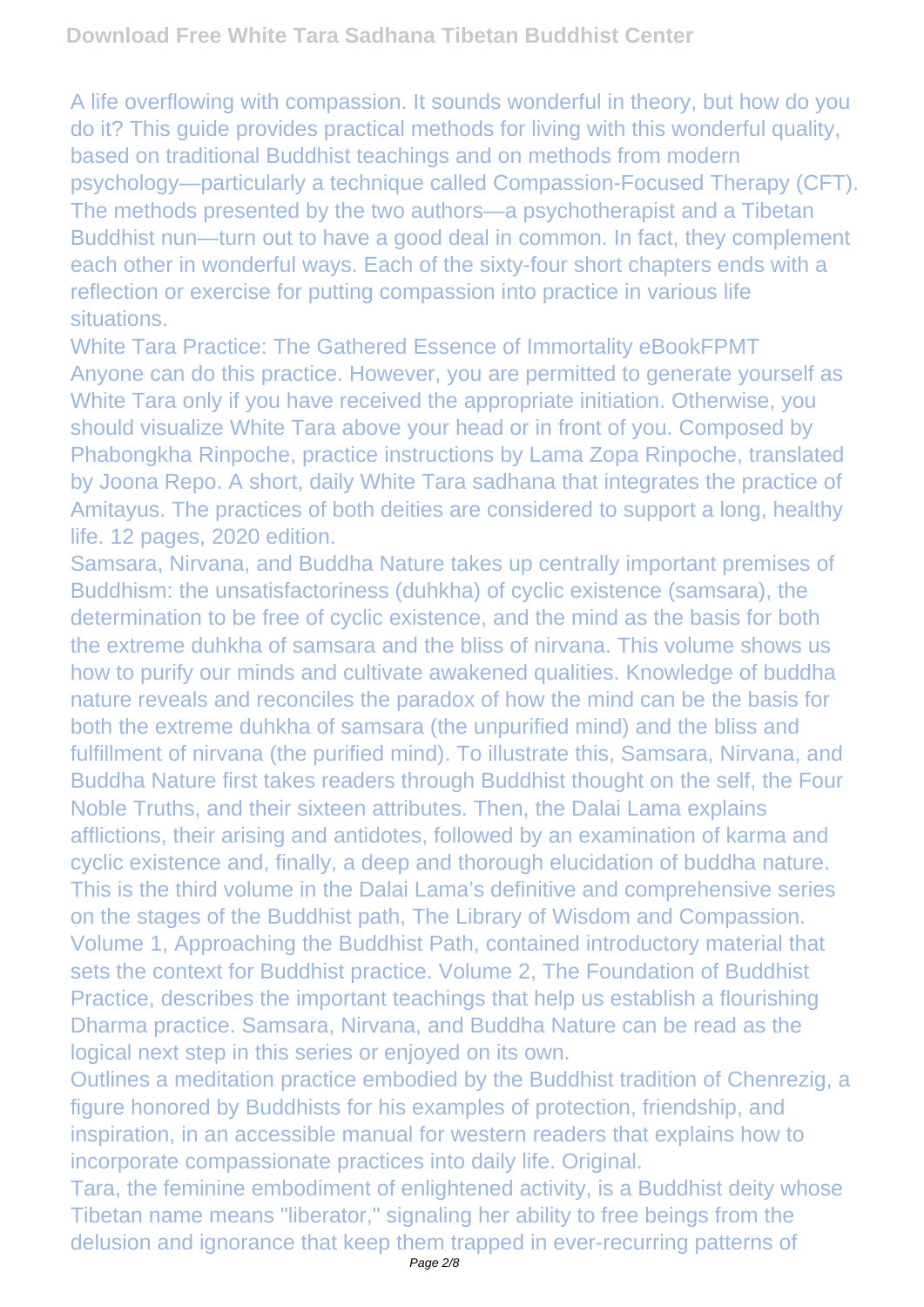negativity. She embodies a challenge, but one that is profoundly nurturing: to transform our minds and become like her, reflecting the tranquility, compassion, and wisdom that make her so beautiful. Thubten Chodron describes a simple meditation on Tara, explaining its benefits and its application to daily life. She also presents two well-loved praises—"Homage to the Twenty-one Taras" and "A Song of Longing for Tara, the Infallible"—together with reflections on their meanings for modern practitioners.

In this small book Lama Zopa Rinpoche covers an incredible amount of ground. He starts by emphasizing the importance of compassion and universal responsibility and how to make life meaningful, then gives a brief explanation of the nature of the enlightened mind and how we can attain it, and finally offers an amazing and extensive explanation of emptiness, the ultimate nature of reality, analyzing the way various phenomena exist and teaching how to meditate on emptiness. Within these teachings, Rinpoche also touches on several of the other main points of the path to enlightenment, such as bodhicitta, the three scopes and impermanence. But, in the end, this wonderfully practical book is a manifestation of Rinpoche's peerless wisdom realizing emptiness and a testament to the personal experience of this rare and precious teacher. This book is made possible by kind supporters of the Archive who, like you, appreciate how we make these teachings freely available in so many ways, including in our website for instant reading, listening or downloading, and as printed and electronic books. Our website offers immediate access to thousands of pages of teachings and hundreds of audio recordings by some of the greatest lamas of our time. Our photo gallery and our ever-popular books are also freely accessible there. Please help us increase our efforts to spread the Dharma for the happiness and benefit of all beings. You can find out more about becoming a supporter of the Archive and see all we have to offer by visiting our website at www.LamaYeshe.com. Thank you so much, and please enjoy this e-book. An introduction the most well-known and important Buddhas, deities and other sacred figures of Buddhism. Each is imaginatively brought to life for the reader presenting their major characteristics along with illustrations, visualizations, symbols, mantras and myths.

Inspired by the living legacy of Tibetan art, this vibrant coloring book features 31 designs adapted from authentic scroll paintings and mandalas. The pages are perforated and printed on one side only for easy removal and display. Previously published as Tibetan Designs.

This user's guide to Buddhist basics takes the most commonly asked questions—beginning with "What is the essence of the Buddha's teachings?"—and provides simple answers in plain English. Thubten Chodron's responses to the questions that always seem to arise among people approaching Buddhism make this an exceptionally complete and accessible introduction—as well as a manual for living a more peaceful, mindful, and satisfying Life. Buddhism for Beginners is an ideal first book on the subject for anyone, but it's also a wonderful resource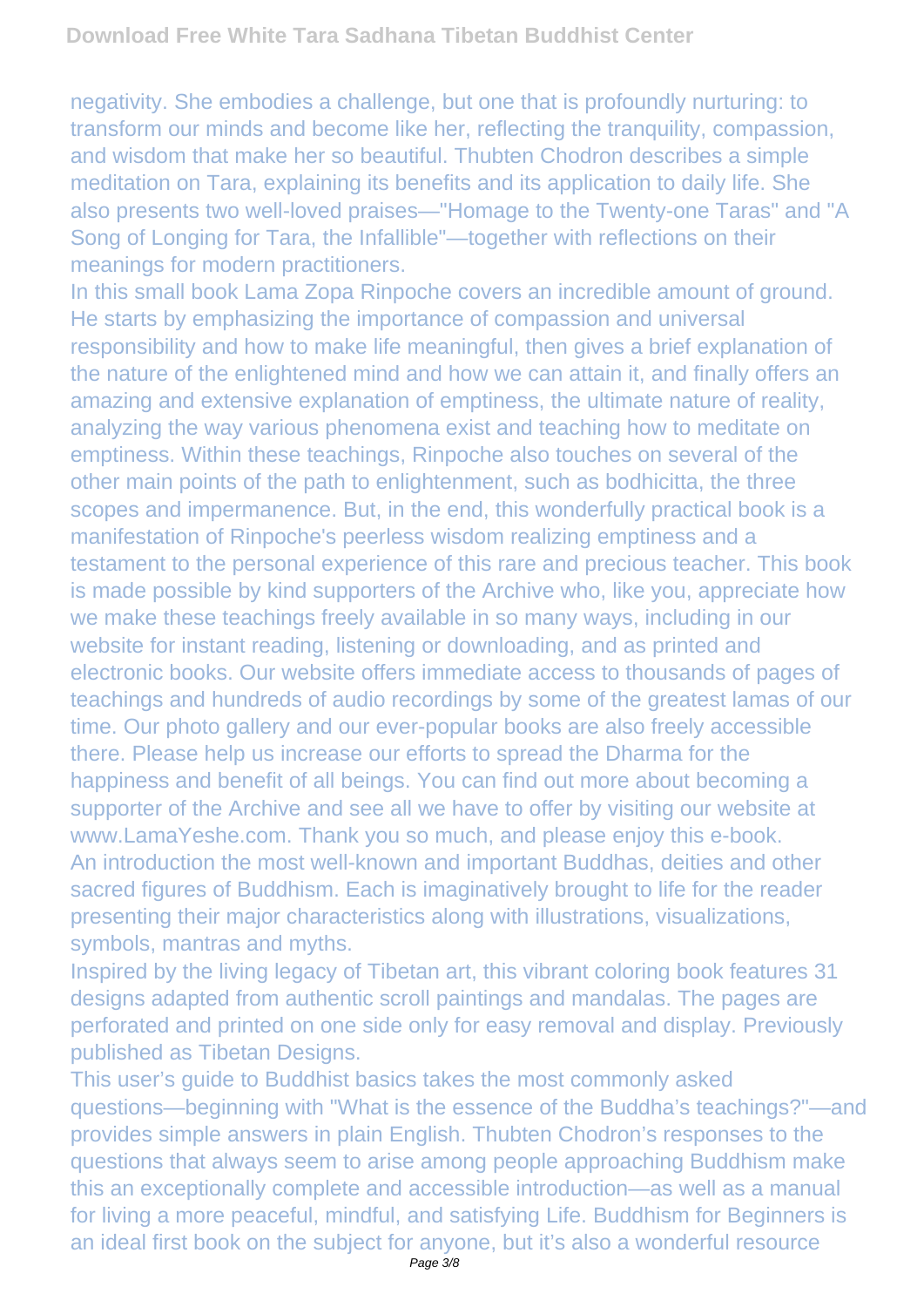for seasoned students, since the question-and-answer format makes it easy to find just the topic you're looking for, such as: • What is the goal of the Buddhist path? • What is karma? • If all phenomena are empty, does that mean nothing exists? • How can we deal with fear? • How do I establish a regular meditation practice? • What are the qualities I should look for in a teacher? • What is Buddha-nature? • Why can't we remember our past lives?

Relates To Tara, A Popular Goddess Of The Hindus In Eastern India, Particularly In Assam And West Bengal. The Study Will Helps Researchers To Investigate Into The Cult Of Tara, Espcially In The Background Of Cultural And Ideological Developments Of India. Contains 6 Chapters And Many Illustrations.

Inspired by the living legacy of Tibetan art, this vibrant coloring book features 30 designs adapted from authentic scroll paintings and mandalas. Elaborate images depict Buddhas, deities, Tibetan astrology signs, ritual instruments, and other traditional motifs. Great for colorists, designers, and anyone with an interest in religious iconography, especially admirers of the magnificent artistic traditions of Tibet. 30 full-page b/w illus. Captions.

Katalog over Victoria and Albert Museets tibetanske samling A fresh interpretation of the dakini—a Tibetan Buddhist symbol of the feminine—that will appeal to practitioners interested in goddess worship, female spirituality, and Tantric Buddhism The primary emblem of the feminine in Tibetan Buddhism is the dakini, or "sky-dancer," a semi-wrathful spirit-woman who manifests in visions, dreams, and meditation experiences. Western scholars and interpreters of the dakini, influenced by Jungian psychology and feminist goddess theology, have shaped a contemporary critique of Tibetan Buddhism in which the dakini is seen as a psychological "shadow," a feminine savior, or an objectified product of patriarchal fantasy. According to Judith Simmer-Brown—who writes from the point of view of an experienced practitioner of Tibetan Buddhism—such interpretations are inadequate. In the spiritual journey of the meditator, Simmer-Brown demonstrates, the dakini symbolizes levels of personal realization: the sacredness of the body, both female and male; the profound meeting point of body and mind in meditation; the visionary realm of ritual practice; and the empty, spacious qualities of mind itself. When the meditator encounters the dakini, living spiritual experience is activated in a nonconceptual manner by her direct gaze, her radiant body, and her compassionate revelation of reality. Grounded in the author's personal encounter with the dakini, this unique study will appeal to both male and female spiritual seekers interested in goddess worship, women's spirituality, and the tantric tradition.

She is the embodiment of selfless love, the supreme symbol of radical compassion, and, for more than a millennium throughout Asia, she has been revered as "The One Who Hearkens to the Cries of the World." Kuan Yin is both a Buddhist symbol and a beloved deity of Chinese folk religion. John Blofeld's classic study traces the history of this most famous of all the bodhisattvas from her origins in India (as the male figure Avalokiteshvara) to Tibet, China, and beyond, along the way highlighting her close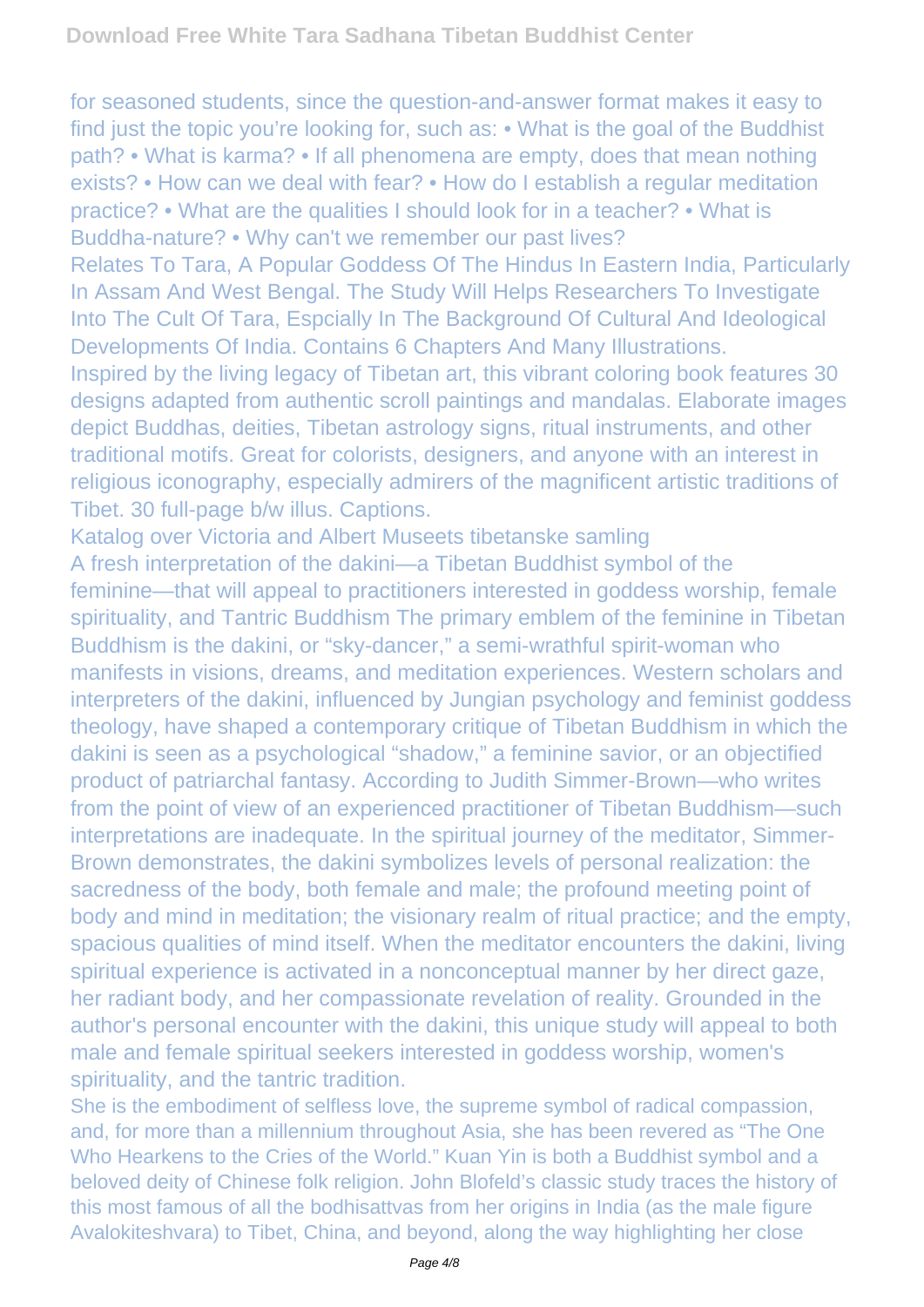connection to other figures such as Tara and Amitabha. The account is full of charming stories of Blofeld's encounters with Kuan Yin's devotees during his journeys in China. The book also contains meditation and visualization techniques associated with the Bodhisattva of Compassion, and translations of poems and yogic texts devoted to her. A practical guide for invoking the power and blessings of Tara, the beloved female buddha of Tibet Known as "the female Buddha" in Tibet and India, Tara connects us to the archetypal Divine Feminine—an energetic force that exists within us and all around us, and has been available to all humans since our earliest origin. While there are many books on Tara, this practical guide shows us how those of any tradition can directly access her, through clear instruction and authentic Tibetan Buddhist teachings. Jungian analyst, scholar, and spiritual practitioner Dr. Rachael Wooten combines the ancient Tara tradition with depth psychology to help us connect with each of Tara's manifestations and access her blessings within ourselves and in the external world. In her myriad forms, Tara has the power to protect us from inner and outer negativity, illuminate our self-sabotaging habits, cleanse mental and physical poisons, address emotional trauma, open us to abundance, give us strength and peace, help us fulfill our life purposes, and more. Here, you will explore all 22 manifestations of Tara. Each chapter begins with an epigraph that captures the spiritual and psychological essence of the emanation, explains her purpose, and teaches you specific visualizations, praises, mantra chants, and other ways of invoking her presence in yourself and the world. "If ever the voice of wisdom and compassion was needed in the form of an awakened female figure such as Tara," writes Dr. Wooten, "that time is now." This book illuminates the way to her healing, blessings, and aid.

Transforming the Heart: The Buddhist Way to Joy and Courage is a practical and inspiring guide for developing our ability to be happy and benefit others. It is a commentary on The Thirty-seven Practices of Bodhisattvas by Gyalsay Togme Sangpo. Studied by monastics and followers of all schools of Tibetan Buddhism, the root text gives, in 37 short verses, the essential practices leading to enlightenment. Gyalsay Togme Sangpo (1295-1369) was renowned as a bodhisattva in Tibet and revered for living according to the bodhisattva ideals and practices that he taught.

An instructional resource and inspirational guide to daily life describes each step on the path to spiritual enlightenment and explains how to practice everyday morality, meditation, wisdom, and compassion.

The rich artistic heritage of Tibet reveals the depths of meditations of great masters, translated into the majestic abundance of iconic symbols that take the form of threedimensional images or two-dimensional thankas. Tibetan Art is a comprehensive introduction to the complex iconography of thankas. It provides a glimpse of the mindground of this art and the land where it flourished. Although Tibetan Art portrays the historic Buddha Sakyamuni, the arhats, spiritual masters, great lamas, and founders of different religious lineages, the preponderance of its images depict supramundane beings. Predominantly these are: the Buddhas, Bodhisattvas, female deities, protectors or tutelary gods (yi-dams), defenders of the faith, guardians of the four cardinal points, minor deities and supernatural beings.

Through lively anecdotes and stories this highly revered Buddhist meditation master and scholar tells about his life of study, retreat, and teaching. The formative events of Dilgo Khyentse Rinpoche's life, and those insights and experiences that caused him to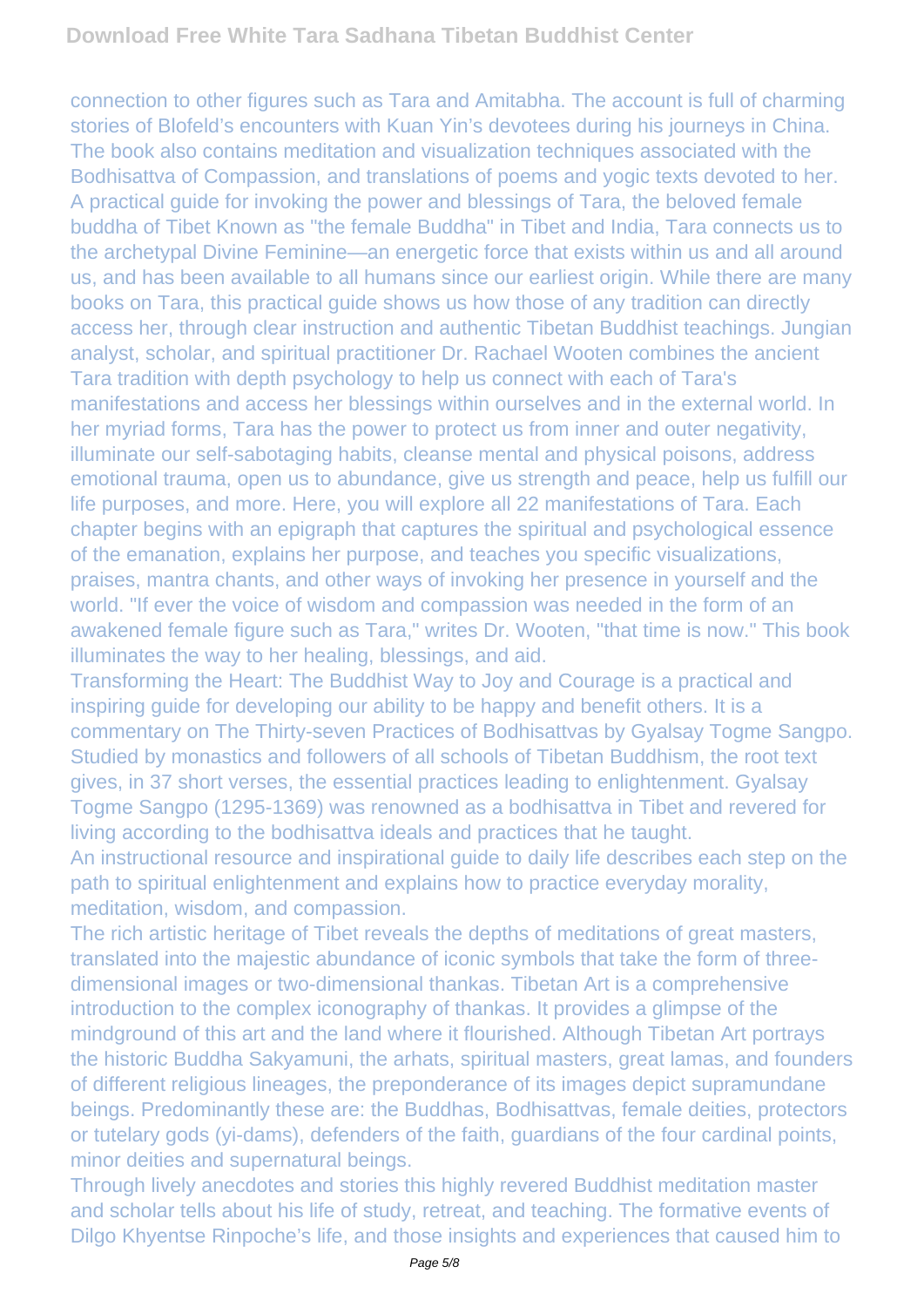mature into the warm, brilliant, and highly realized meditation master and teacher he was, are deeply inspiring. The second half of the book comprises recollections by his wife; his grandson, Shechen Rabjam Rinpoche; Tenga Rinpoche; the Queen Mother of Bhutan; and many prominent teachers.

Amongst all Buddhist deities, the most dearly loved is the blissful, beautiful, and often mischievous goddess Tara. A bodhisattva, she defied tradition when she attained omniscience in female form. As mother goddess, she embodies the feminine archetype in us all and shares a close kinship with Demeter, Inanna, and the Virgin Mary. And as deity of tantric Buddhism, she acts with lightning speed to aid those in distress and fulfill her supplicants' wishes. For centuries, Tara has inspired some of the most marvelous Buddhist literature ever written. This collection includes a history of the origin of the Tara Tantra, canonical and practice texts, and lyrical praises.

The female Buddhist deity Tara is an object of devotional worship and meditative practice for Tibetan Buddhists everywhere, both male and female. She clears away fears, overpowers negative emotions, and enables all beings to reach enlightenment. She has special resonance as a source of female spiritual wisdom. Tibetans of all schools and traditions recite the verses on which this commentary is based. Focused, contemplative meditation in relation to the myriad aspects of Tara work to transform the practitioner's mind into those enlightened equalities and mind states that Tara represents. Sought-after teachers throughout the West for over twenty-five years, Khenchen Palden Sherab Rinpoche and his brother Khenpo Tsewang Dongyal Rinpoche illuminate the practice of The Praises to the Twenty-one Taras with humor and wisdom. The explanations cover progressively more subtle levels from basic Buddhism through the Inner Tantras and culminate the Dzogchen. Interspersed with lively stories about Tara, the authors explain the physical conditions for practice, the outer and inner meanings of the text itself, and give solutions for problems that may emerge as practice progresses.

An open heart is the dwelling place of compassion that extends toward all beings; a clear mind is the source of the penetrating wisdom of deep insight. Their union leads to the enlightened way of life that is at the heart of the spiritual path as taught by the Buddha. This introduction to his teaching is thorough yet wonderfully accessible, even to those with no previous knowledge of Buddhism. Thubten Chodron writes in an easyto-understand manner as she skillfully relates the Buddha's wisdom to the realities of our modern lives.

This Arya Tara Sadhana text provides a set of texts and instructions for the practice of the female Buddha, Tara compiled by Lama Migmar from traditional sources. This book also provides the visualization aids performed along with the mantra and mudra practices. These practices for accumulating merit and wisdom will guide us to realize Tara's awakened wisdom and compassion for ourselves. It is our hope that the following pages offer a window into the awakened state and inspire you in your own practice. May all sentient beings everywhere experience peace. Important note: For the sadhana of White Taras, the Green Tara visualization aids in the Appendix can be changed according to the color of each Tara. Important requirement: It is very important to receive the empowerment, transmission, and instruction from the Master who holds the Tara lineage to do the practices.

SHAKTI MANTRAS Tapping into the Great Goddess Energy Within • Enhance your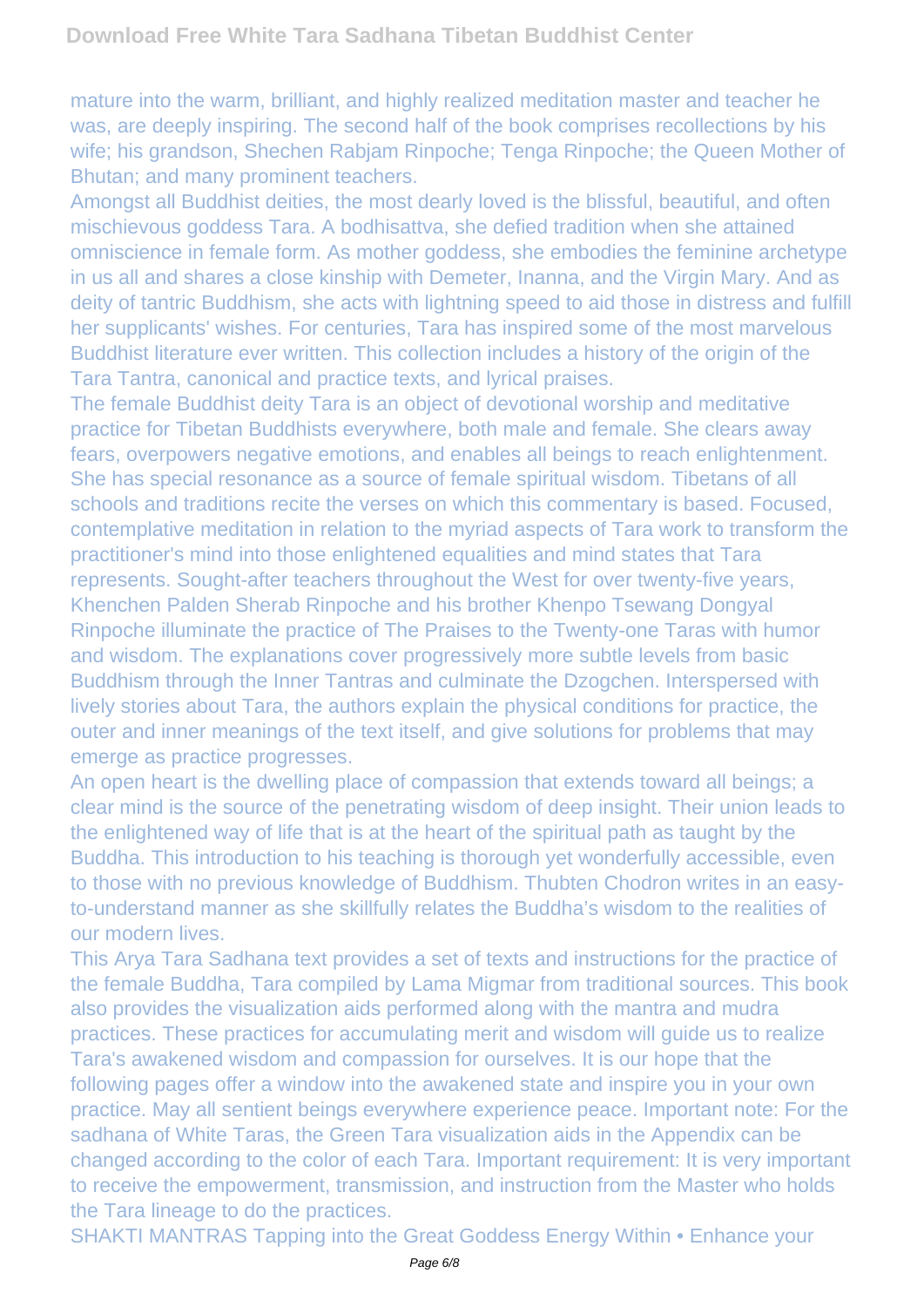spiritual gifts • Lighten your karmic burden • Improve your health and increase prosperity • Live in harmony with the universe Now, with Shakti Mantras, we can all benefit from this ancient practice. Thomas Ashley-Farrand, a Vedic priest, is an American expert in the intricacies of Sanskrit mantra. With nearly thirty years and thousands of hours of experience in chanting, he is supremely well-equipped to write the first book that teaches women (and men as well) to tap into the dynamic feminine energy of love in all its manifestations. By sharing enchanting Hindu myths and astonishing true stories from his own practice, Ashley-Farrand helps us to understand the real power that this age-old art awakens in those who perform it. Through dozens of actual mantras–each one presented with phonetic spelling for easy pronunciation and recommendations for specific applications–he enables us to increase our "shakti" (power) and use it to solve problems, ensure abundance, create health and well-being, summon protection, and invoke personal and universal peace. Whether you're new to chanting or an old hand, Shakti Mantras will take you places you've never been before . . . and measurably enrich your life.

Transform your home into a calm, balanced and harmonious oasis using architect Anjie Cho's helpful advice, drawing on her background in green design and feng shui. You don't have to get rid of all your possessions and become an ascetic to change your space and discover the benefits that living in a considered, organic way can bring. The easy suggestions in Holistic Spaces show you how to implement the principles of feng shui and green design in your home. Written for the way we live today, as we move toward a more mindful approach to health, diet and the way that we choose the objects in our homes, this is the perfect guide to help you to clear and refresh your living environment. Learn how to make every room in your home serve its highest purpose, create eco-friendly spaces, bring nature indoors, choose colours for maximum impact, select a space for meditation practice, and overall, create a peaceful and organic home. From the bedroom to the home office, these intuitive, straightforward tips will teach you to how improve your spaces to boost the flow of energy through your life. "Inspiring and humble in its approach," this book applies Buddhist philosophy to overcoming and preventing anger in our lives (Sharon Salzberg, author of Lovingkindness) Anger plagues all of us on a personal, national, and international level. Yet we see people, such as the Dalai Lama, who have faced circumstances far worse than many of us have faced—including exile, persecution, and the loss of many loved ones—but who do not burn with rage or seek revenge. How do they do it? Working with Anger presents a variety of Buddhist methods for subduing and preventing anger not by changing what is happening, but by framing it differently. No matter what our religion, learning to work with our anger is effective for everyone seeking personal happiness as

In English translation for the first time, this is "the most authoritative scripture" regarding how the Dharma was planted in Tibet, according to His Holiness Dilgo Khyentse Rinpoche. Titles in the original Tibetan "The Sanglingma Life Story," it was recorded by the dakini Yeshe Tsogyal, concealed in the ninth century at Sanglingma (Copper Temple) in Samye, and revealed by Nyang Ral Nyima Oser in the twelfth century. In addition to narrating the legendary story of a unique spiritual personality, the book contains oral instructions and advice that he left for the benefit of future generations. Also included are "A Clarification of the Life of Padmasambhava" by Tsele Natsok

well as world peace.